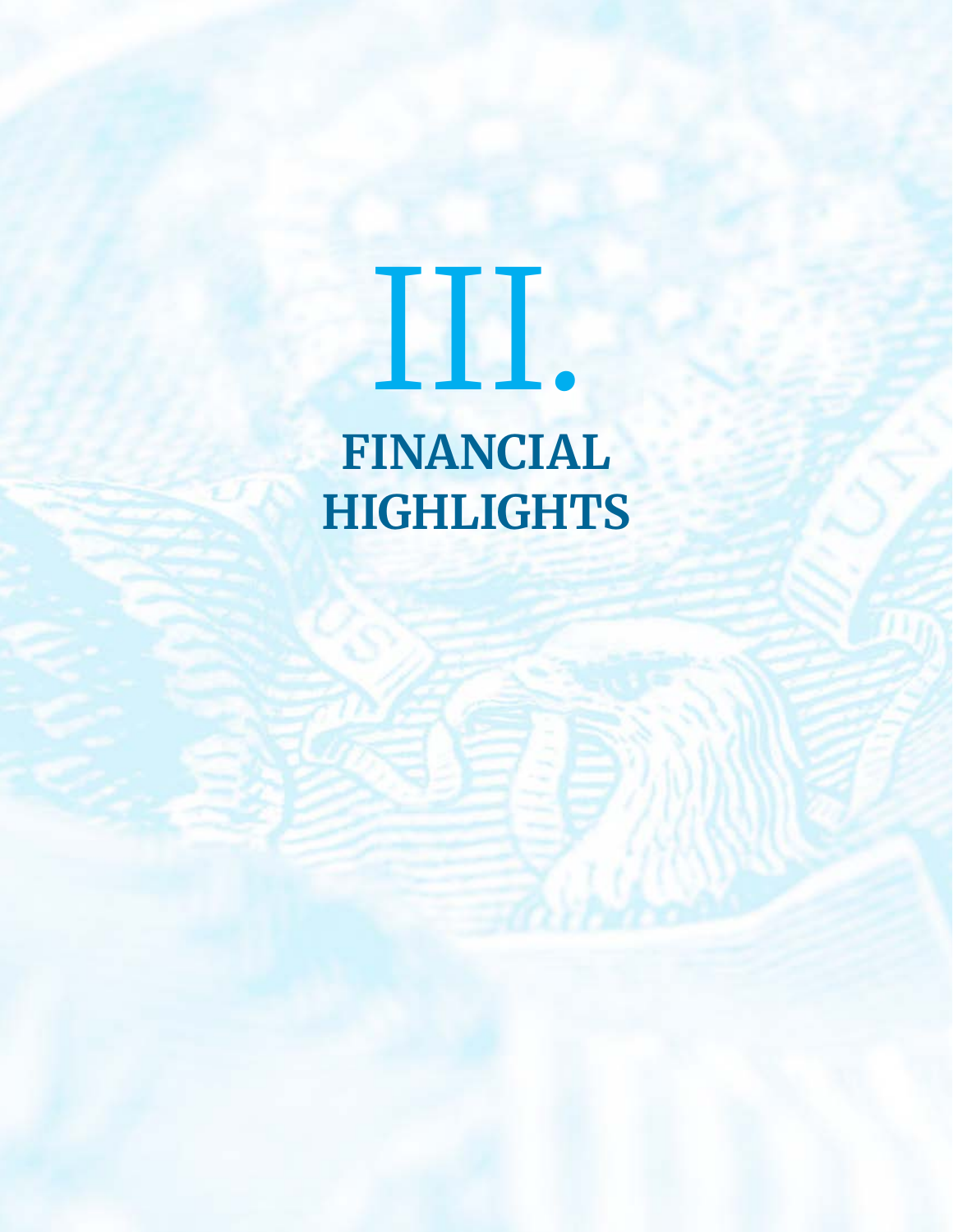In its role as insurer of bank and savings association deposits, the FDIC promotes the public's trust in the safety and soundness of insured depository institutions. The following financial highlights address the performance of the Deposit Insurance Fund.

## Deposit Insurance Fund Performance

The DIF balance was \$123.1 billion at December 31, 2021, an increase of \$5.2 billion from the year-end 2020 balance. The DIF's comprehensive income totaled \$5.2 billion for 2021 compared to comprehensive income of \$7.5 billion during 2020. The year-over-year decrease in comprehensive income of \$2.3 billion was primarily driven by a decrease in interest and fair value adjustments on U.S. Treasury securities of \$2.4 billion. Assessment revenue decreased nominally.

Assessment revenue was \$7.1 billion for both 2021 and 2020. The year-over-year stability was due to a combination of assessment base growth, declining assessment rates, and assessment offsets related to the Paycheck Protection Program and the Money Market Mutual Fund Liquidity Facility.

The DIF's interest revenue on U.S. Treasury securities for 2021 was nearly \$1.0 billion, compared to \$1.7 billion in 2020. The \$730 million year-over-year decrease was despite the \$4.1 billion increase in the investment portfolio, as maturities continue to be reinvested into lower yielding securities.

During 2021, the DIF recognized an unrealized loss on U.S. Treasury securities of \$1.2 billion, down from a \$483 million unrealized gain in 2020. This decrease was primarily due to yields rising, as market participants priced in the withdrawal of economic support from the Federal Reserve and potential rate hikes for 2022.

The DIF's cash, cash equivalents, and U.S. Treasury investment portfolio balances increased by \$6.3 billion during 2021 to \$120.1 billion at year-end 2021, from \$113.8 billion at year-end 2020. This increase was primarily due to assessment collections of \$7.3 billion and interest received on U.S. Treasury securities of \$3.9 billion, less operating expenses paid of \$1.8 billion.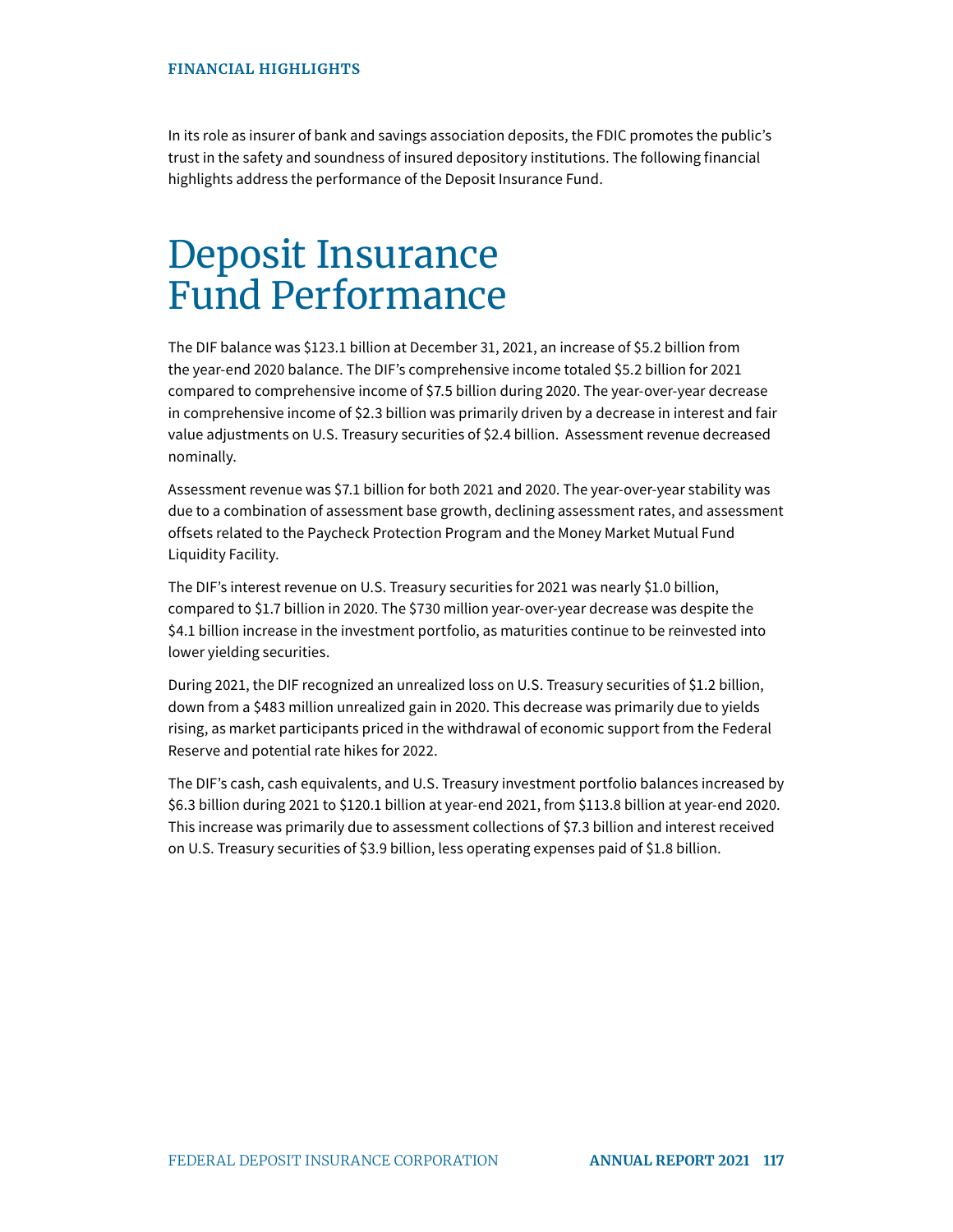## **FINANCIAL HIGHLIGHTS**



SOURCE: Commercial Bank Call and Thrift Financial Reports. Note: Beginning in fourth quarter 2010 through fourth quarter 2012, estimated insured deposits include the entire balance of noninterest-bearing transaction accounts.